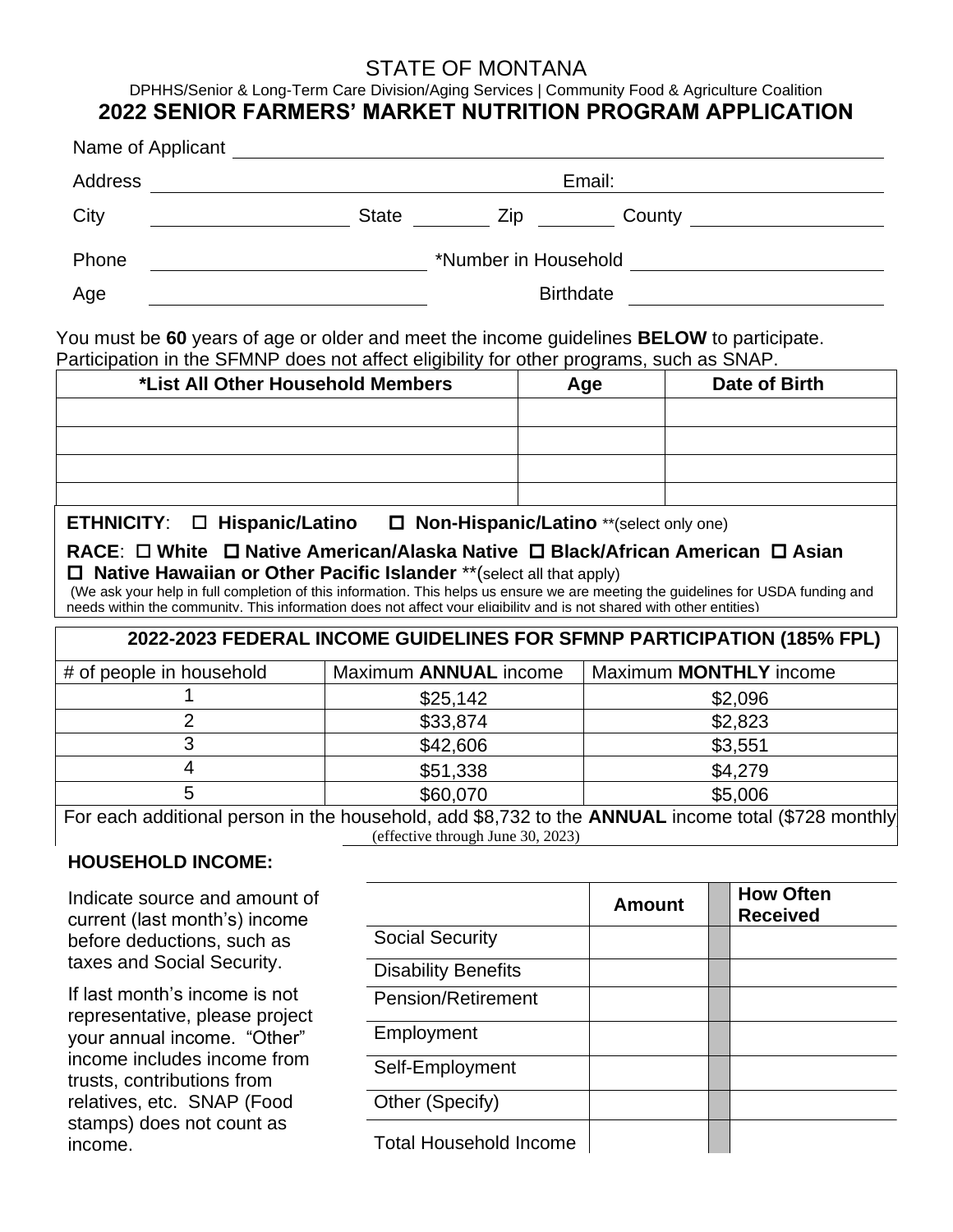*This Box for Distribution Agency Only* **IF INELIGIBLE FOR SFMNP, STATE REASON** □ Under 60 years of age □ Over income

 $\square$  \*Other

*\*The applicant has been provided with information about appealing the determination*

If for any reason you cannot personally get to the market, you can appoint a proxy to shop for you.

I hereby authorize the following individual to act as my proxy for all SFMNP activities:

### **NAME OF PROXY**  AND **RELATIONSHIP**

# **Participant Certification**

I have been advised of my rights and obligations under the SFMNP, as outlined on page 3. I certify that the information I have provided for my eligibility determination is correct, to the best of my knowledge. This certification form is being submitted in connection with the receipt of Federal assistance. Program officials may verify information on this form. I understand that intentionally making a false or misleading statement or intentionally misrepresenting, concealing, or withholding facts may result in paying the State agency, in cash, the value of the food benefits improperly issued to me and may subject me to civil or criminal prosecution under State and federal law. Standards for eligibility and participation in the SFMNP are the same for everyone, regardless of race, color, national origin, age (including gender identity and sexual orientation), disability, or sex. I understand that I may appeal any decision made by the local agency regarding my eligibility for the SFMNP. You have a right to a fair hearing. Call 1-800-332-2272 for help.

Coupons will be distributed beginning July 7<sup>th</sup> and can be redeemed through October 2022.

## **SIGNATURE DATE**

**I HAVE RECEIVED NUTRITION EDUCATION MATERIALS:** (see back of page 2) **YES NO**

*(If coupons are unavailable when you apply, you will be placed on a waiting list. If more coupons become available, they will be issued based on date of application.)*

### **MAIL COMPLETED APPLICATIONS TO***:*

Alliance Sr Farmers' Market Program 1505 Ave D Billings MT 59102 Questions: (406) 294-1580

Approved applicants will be notified of coupon pick-up dates, times and locations. (Revise 5/3/2022)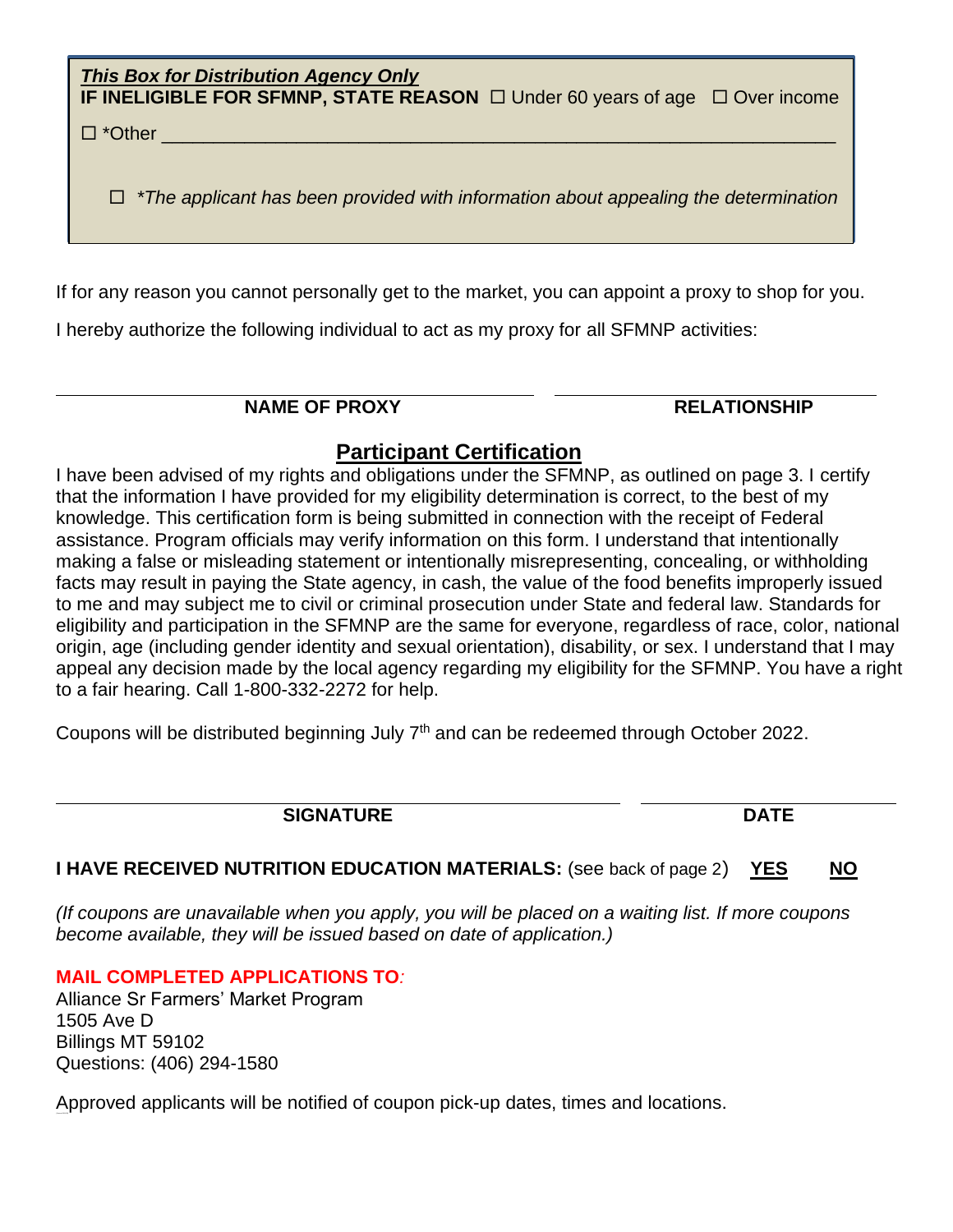# SENIOR FARMERS' MARKET PROGRAM GUIDELINES

The Senior Farmers' Market Nutrition Program (SFMNP) is funded through a grant from the US Department of Agriculture (USDA). It allows senior citizens to purchase fresh locally grown vegetables, fruits and herbs

- Your coupons can only be used at vendors displaying the Farmers' Market signs with the logo pictured at the right.
- Coupons are good **only** for the Farmers' Market in the county they are issued. Do not redeem them at markets outside your county. **NOTE: Coupons will expire October 31, 2022**
- You cannot sign up and receive coupons at more than one market/program site. Dual participation is illegal and in violation of 249.6(d)(1)
- You can buy up to \$4.00 worth of fresh fruits, vegetables, herbs, and pure honey with each coupon. **USDA regulations prohibit the use of coupons for anything other than in state fruits, vegetables, herbs, and pure honey. See reverse side for list.**
- No change can be given if your purchase is less than \$4.00.
- Coupons cannot be used at grocery stores, only at your local summer farmer's market or approved farm stands (designated by SFMNP poster displayed)
- You can supplement your purchases with your own cash if you wish.
- Lost or stolen coupons cannot be replaced.
- You can designate another person (a proxy) to buy food for you at the time of application and by writing the proxy's name on the front of your coupon book.
- Coupon book covers cannot be redeemed for food, only the 6 numbered coupons.
- Participants cannot share SFMNP food with non-participants.
- If you have any questions, problems or other complaints about this Program, contact the State Aging Office toll free at 1-800-332-2272 or CFAC (Program Administrators) at (406)926-1625
- If your application is approved, the local agency will make nutrition education available to you and you are encouraged to participate.

# **USDA NONDISCRIMINATION STATEMENT**

In accordance with Federal civil rights law and U.S. Department of Agriculture (USDA) civil rights regulations and policies, the USDA, its Agencies, offices, and employees, and institutions participating in or administering USDA programs are prohibited from discriminating based on race, color, national origin, sex, disability, age, or reprisal or retaliation for prior civil rights activity in any program or activity conducted or funded by USDA.

Persons with disabilities who require alternative means of communication for program information (e.g. Braille, large print, audiotape, American Sign Language, etc.), should contact the Agency (State or local) where they applied for benefits. Individuals who are deaf, hard of hearing or have speech disabilities may contact USDA through the Federal Relay Service at (800) 877-8339. Additionally, program information may be made available in languages other than English.

To file a program complaint of discrimination, complete the USDA Program Discrimination Complaint Form, (AD-3027) found online at: [http://www.ascr.usda.gov/complaint\\_filing\\_cust.html](http://www.ascr.usda.gov/complaint_filing_cust.html) , and at any USDA office, or write a letter addressed to USDA and provide in the letter all of the information requested in the form. To request a copy of the complaint form, call (866) 632-9992. Submit your completed form or letter to USDA by:

(1) Mail: U.S. Department of Agriculture

Office of the Assistant Secretary for Civil Rights

1400 Independence Avenue, SW

Washington, D.C. 20250-9410;

(2) Fax: (202) 690-7442; or

(3) Email: [program.intake@usda.gov](mailto:program.intake@usda.gov) .

This institution is an equal opportunity provider.